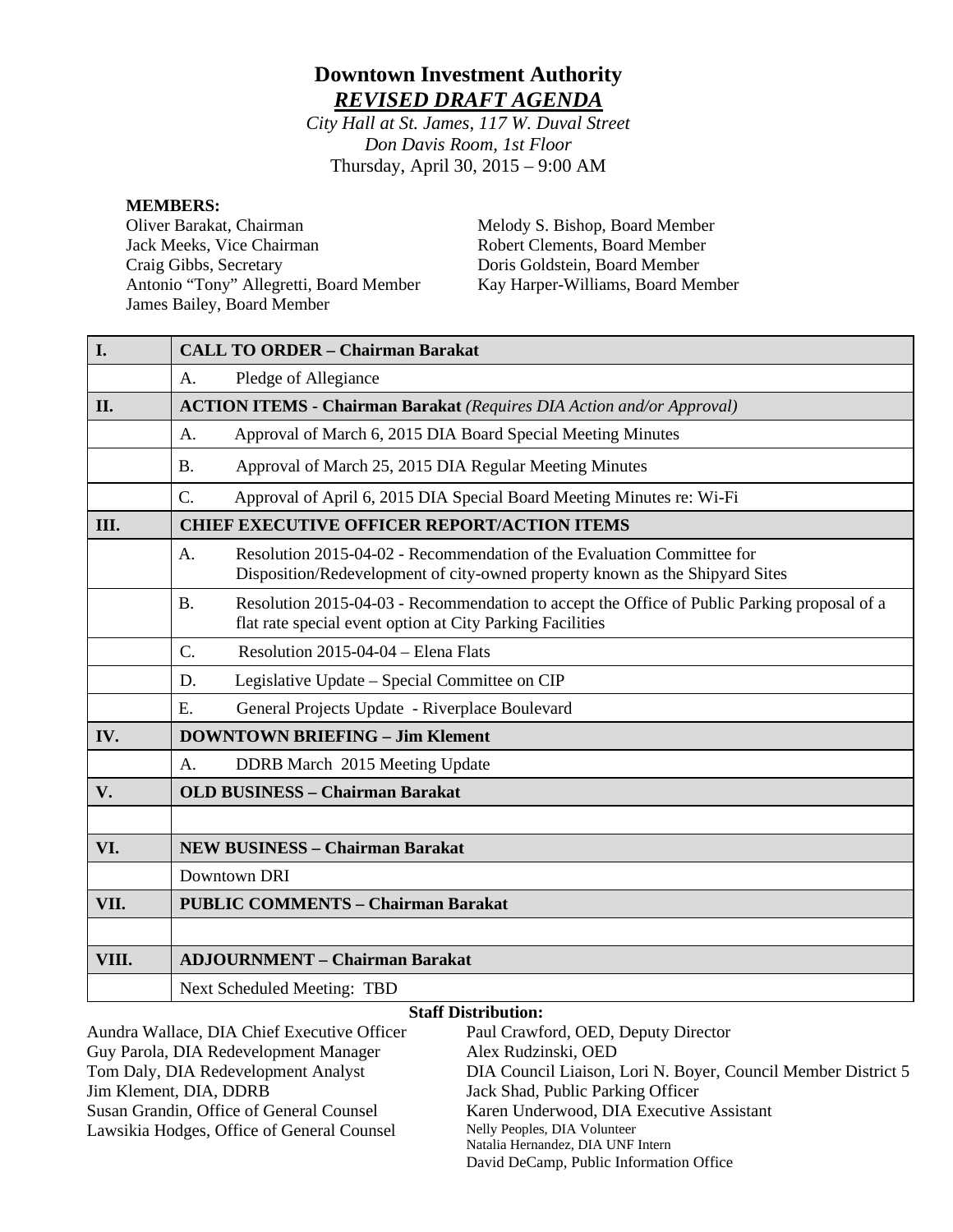**Downtown Investment Authority Regular Meeting** 



**City Hall at St. James 117 West Duval St., Lynwood Roberts Room**

*Thursday, April 30, 2015 - 9:00 a.m. DIA Regular MEETING MINUTES*

**Board Members Present:** Oliver Barakat, Chairman; Jack Meeks, Vice Chairman; Craig Gibbs; Secretary; Tony Allegretti; Jim Bailey; Melody Bishop; Doris Goldstein and Kay Harper-Williams

**Board Members Absent:** Robert Clements

**Office of General Counsel:** Lawsikia Hodges & Susan Grandin

**Council Member:** Lori Boyer

**Attendees:** Aundra Wallace, DIA Chief Executive Officer; Guy Parola, DIA Redevelopment Manager; Tom Daly, DIA Redevelopment Analyst; Jim Klement, DIA Development Coordinator; Jim Robinson, Department of Public Works Director; and Karen Underwood, DIA Executive Assistant

# **I. CALL TO ORDER**

Chairman Barakat convened the meeting at 9:00 a.m. with a quorum present.

# **II. ACTION ITEMS**

# **A. APPROVAL OF MARCH 6, 2015 SPECIAL MEETING MINUTES**

#### **A MOTION WAS MADE BY BOARD MEMBER HARPER-WILLIAMS AND SECONDED BY BOARD MEMBER MEEKS APPROVING THE MARCH 6, 2015 SPECIAL MEETING MINUTES**

**THE MOTION PASSED UNANIMOUSLY 7-0.**

# **B. APPROVAL OF MARCH 25, 2015, REGULAR MEETING MINUTES.**

**A MOTION WAS MADE BY BOARD MEMBER HARPER-WILLIAMS AND SECONDED BY BOARD MEMBER GIBBS APPROVING THE MARCH 25, 2015 REGULAR MEETING MINUTES.** 

**THE MOTION PASSED UNANIMOUSLY 7-0.**

# **C. APPROVAL OF APRIL 6, 2015 SPECIAL MEETING MINUTES**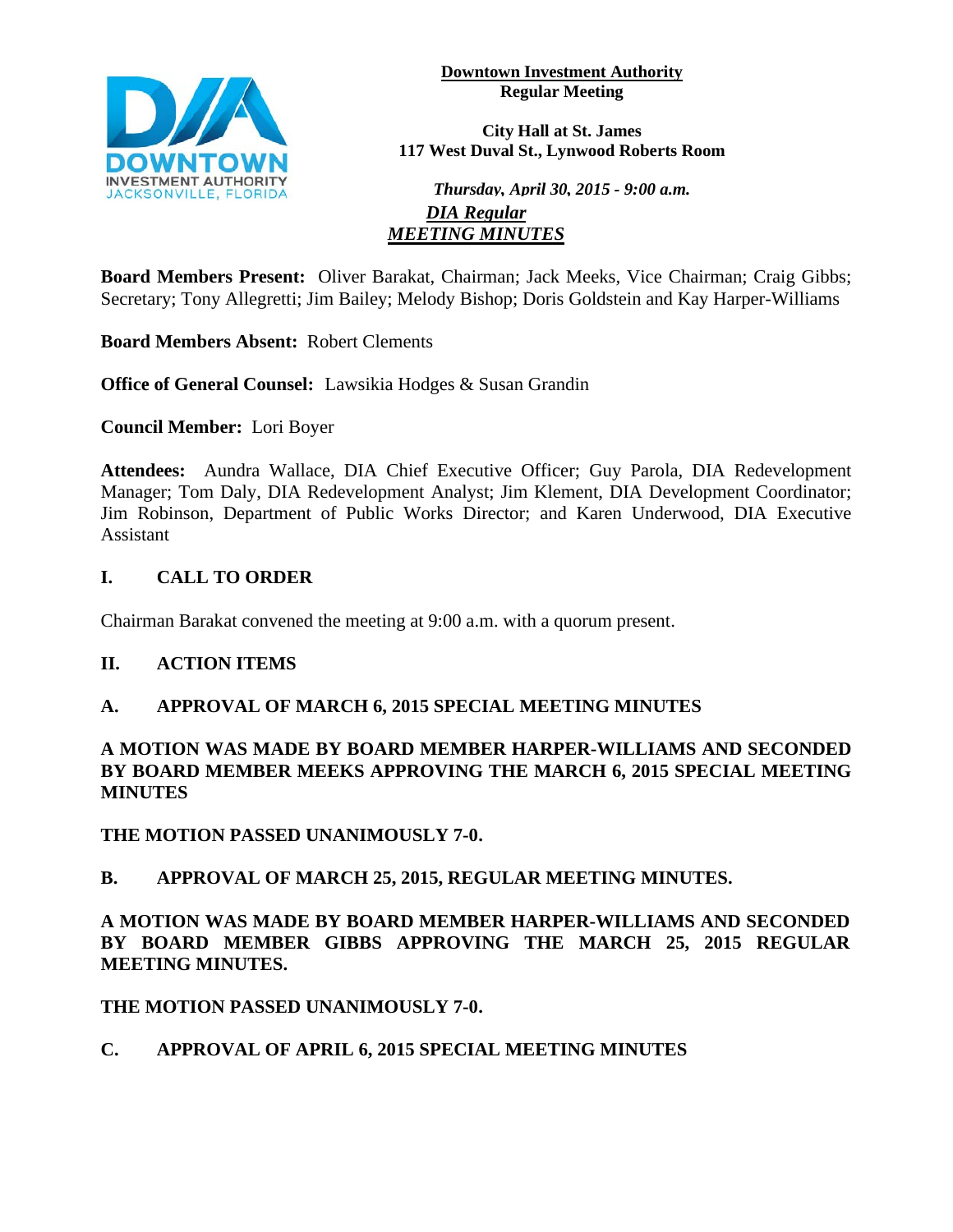#### **A MOTION WAS MADE BY BOARD MEMBER HARPER-WILLIAMS AND SECONDED BY BOARD MEMBER ALLEGRETTI APPROVING THE APRIL 6, 2015 SPECIAL MEETING MINUTES.**

#### **THE MOTION PASSED UNANIMOUSLY 7-0.**

Board Member Goldstein arrived after approval of the minutes.

#### **III. CHIEF EXECUTIVE OFFICER REPORT**

#### A. **Resolution 2015-04-02 – Recommendation of the Evaluation Committee for Disposition/Redevelopment of city-owned property known as the Shipyards Sites.**

CEO Wallace brought forth a memo and Resolution 2015-04-02.

On April 16<sup>th</sup> the evaluation committee met and received guidance from Greg Pease, Chief of Procurement Division. The committee was comprised of the following members: 1. Ted Carter, Executive Director, OED, 2. Jack Meeks, DIA Board Member and 3. Aundra Wallace, DIA CEO.

The Procurement Division informed the committee that three (3) responses had been received for ISP-0415-15. IN HIM, Shitaki Enterprises, LLC and Iguana Investments Florida, LLC. Based upon the results of the rankings of the respondents, the Governing Board of the DIA submitted the firm of Iguana Investments, Florida, LLC as the highest ranked respondent with a score of 77.33.

Chairman Barakat offered to be included in those negotiations along with CEO Wallace given his expertise with Real Estate. Board Member Meeks concurred and stated that he would like to volunteer to serve on the financial analysis piece. He suggested a special meeting should be noticed to deal with this particular issue. Chairman Barakat agreed and noted that it would be a complex development agreement which would provide a lot of detail.

**Meeks** – the tie into Springfield is good. The residential is good. The Practice fields are not good. Berkman should be finished. The design should be fitting to the area. The vacancy rate doesn't support more office use.

**Goldstein** - Financial and design concerns. **Regarding financial** -- not supportive of developer designing public space, but the city having to pay for it. The city only being left with the public space does not offer security for the investment. We should not start the negotiations where they have aggressively suggested. **Regarding design** – Populus is known for stadium design and is not a good choice for master plan or riverfront design. We need the correct expertise for open space design and to work with the city.

**Bishop** – Concerned about design. We need another designer. There was no attention to the streetfront and river's edge. If someone else is going to design, but city picks up the tab, there need to be parameters. Financial proposal is a problem. How does transit fit in?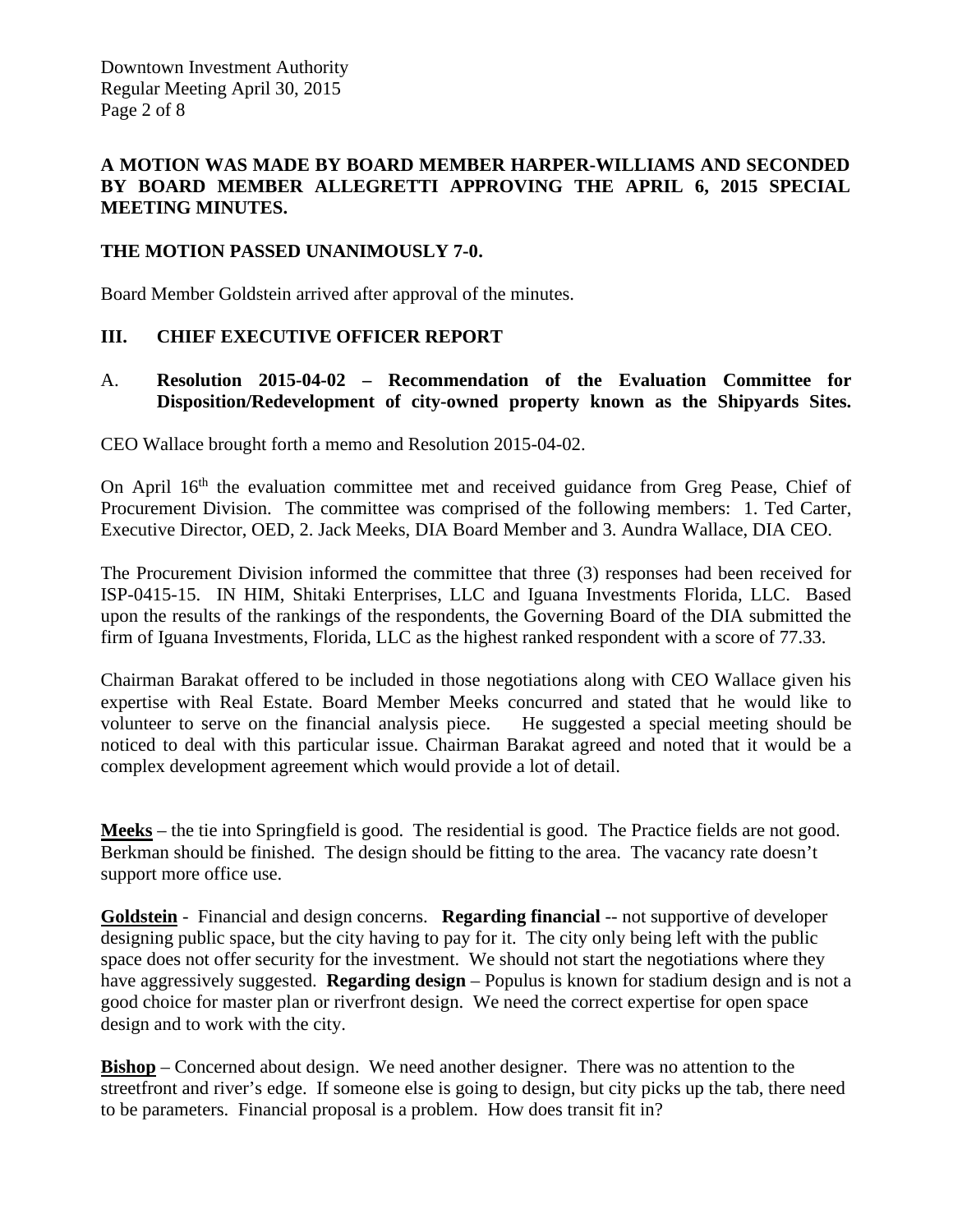Downtown Investment Authority Regular Meeting April 30, 2015 Page 3 of 8

**Bishop** – While the Market will guide much, attention is to be placed on Phasing such that certain uses are not brought on line at a time that the market cannot absorb (such as Office occ rate)

**Bishop** – Project should be approached as a Transit Oriented (TOD); meet with Nat Ford/JTA re federal funding opportunities and partnering to construct certain elements.

**Bishop** – Riverfrong Boardwalk must be activated; wide (min 12' clear), interaction with, not separation fron, adjacent properties (unlike SB) Mouth of Hogan's Creek is precious, as is need for large urban park adjacent to the core; seriously investigate requirements for and design of inclusion of properties of Metropolitian Park with reduction of areas west of Hogan's Creek to Urban Core Park.

**Bishop** - Concerns for Practice Fields on the river

**Allegretti** – We need a good connection to downtown. The design is car-based and almost suburban. Regarding financial, keep the tax increment created in that area. Have the zone stretch down By St. to Central Station. Maybe a streetcar for connection – customers and residents. A car based program is not the goal.

**Bailey** – Environmental clean up is an issue. No worries about the ability of the developer, but not sure the city can step up to the financial ask.

**Goldstein asked Iguana representative (Harden)** – Any ballpark of the city cost? Harden replied they estimated the environmental to be \$15 - \$18 million, stormwater to come from the stormwater fund, and the riverwalk similar to what we just did.

**CM Boyer** – regarding the financials and mix of uses, the Board needs to say NOW what they want to see. Commitment vs. vision, design of infrastructure, transit connection.

**Barakat** – perhaps we should have (1) a Term Sheet to get a meeting of the minds, and (2) details of the contract.

**L. Hodges, OGC** – procedures have already been adopted that include a Term Sheet.

**Meeks** – suggested having board speak individually with Aundra Wallace.

**CM Boyer** – Better to have ideas heard by all as a body.

**Williams** – residential component is too small. 600 units is not enough. There are almost as many boat slips as there are residential units. We should focus on residential.

**Iguana rep. Harden** – square footages are convertible. They will respond to market.

**Barakat** – How does conversion table work?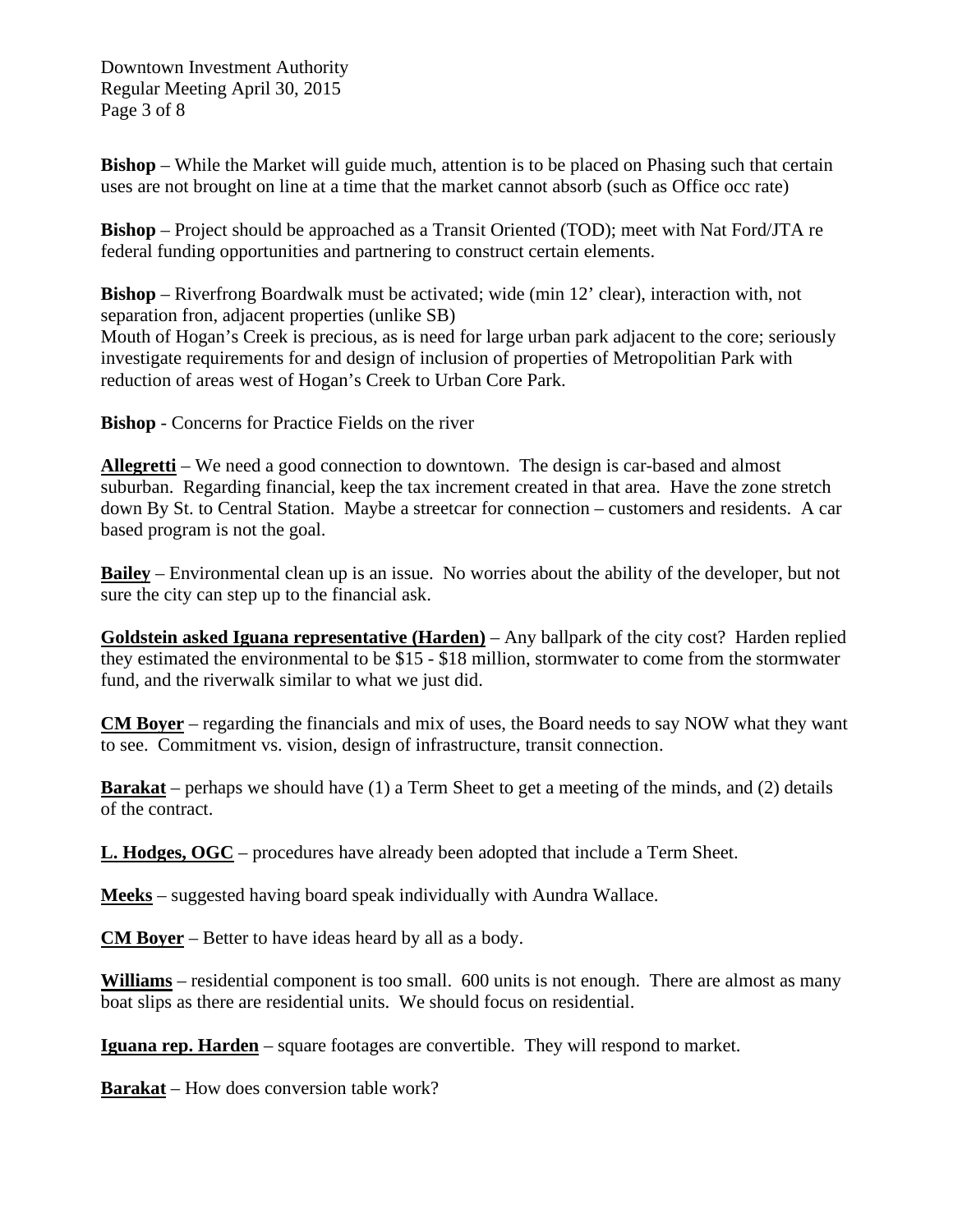Downtown Investment Authority Regular Meeting April 30, 2015 Page 4 of 8

**Bishop** – Can we capture Metro Park, or swap? Having the park closer to the core city would be better.

Paul Harden, Attorney who is representing Iguana Investments Florida LLC was present to answer questions and provided information. The next step is negotiating the contract.

Lawsikia Hodges, Office of General Counsel noted that the Board has already approved the requirement for CEO Wallace to present a term sheet to the Board berfore a redevelopment agreement can be prepared and approved.

#### **PUBLIC COMMENT**

- Carnell Oliver
- Bruce Fouraker

**A MOTION WAS MADE BY BOARD MEMBER BAILEY AND SECONDED BY BOARD MEMBER GIBBS APPROVING RESOLUTION 2015-04-02 OF THE DOWNTOWN INVESTMENT AUTHORITY ("DIA") ADOPTING THE ISP-0415-15 EVALUATION COMMITTEE'S RECOMMENDATION SELECTING IGUANA INVESTMENTS FLORIDA. LLC ("DEVELOPER") AS THE HIGHEST RANKING PROPOSER OF THE PROPOSALS RECEIVED UNDER THE NOTICE OF DISPOSITION/REDEVELOPMENT OF CITY OWNED PROPERTY KNOWN AS THE SHIPYARDS SITE RELASED BY THE DIA ON MARCH 10, 2015 (THE "SOLICITATION") AND AUTHORIZING THE CEO OF THE DIA TO COMMENCE NEGOTIATION WITH THE DEVELOPER IN ACCORDANCE WITH THE SOLICITATION TERMS.** 

#### **THE MOTION PASSED UNANIMOUSLY 8-0**

A recess was taken at 10:30 a.m. The Board reconvened at 10:42 a.m.

# **B. Resolution 2015-04-03 Recommendation to accept the Office of Public Parking Proposal of a flat rate special event option at City Parking Facilities**

CEO Wallace brought forth a memo and Resolution 2015-04-03.

Jack Shad, Office of Public Parking provided information regarding a flat-rate special event option at City Parking Facilities. The \$250.00 flat-rate fee covers the costs for operating a parking garage for a five-hour period.

Council Member Boyer inquired about the standards. Jack Shad stated that the flat rate option would be for small and medium events because larger events would not be provided because there would be reasonable assurance that there would be enough people that could pay the cost to park.

Board Member Gibbs asked Jack Shad to provide an annual report list of those that were declined.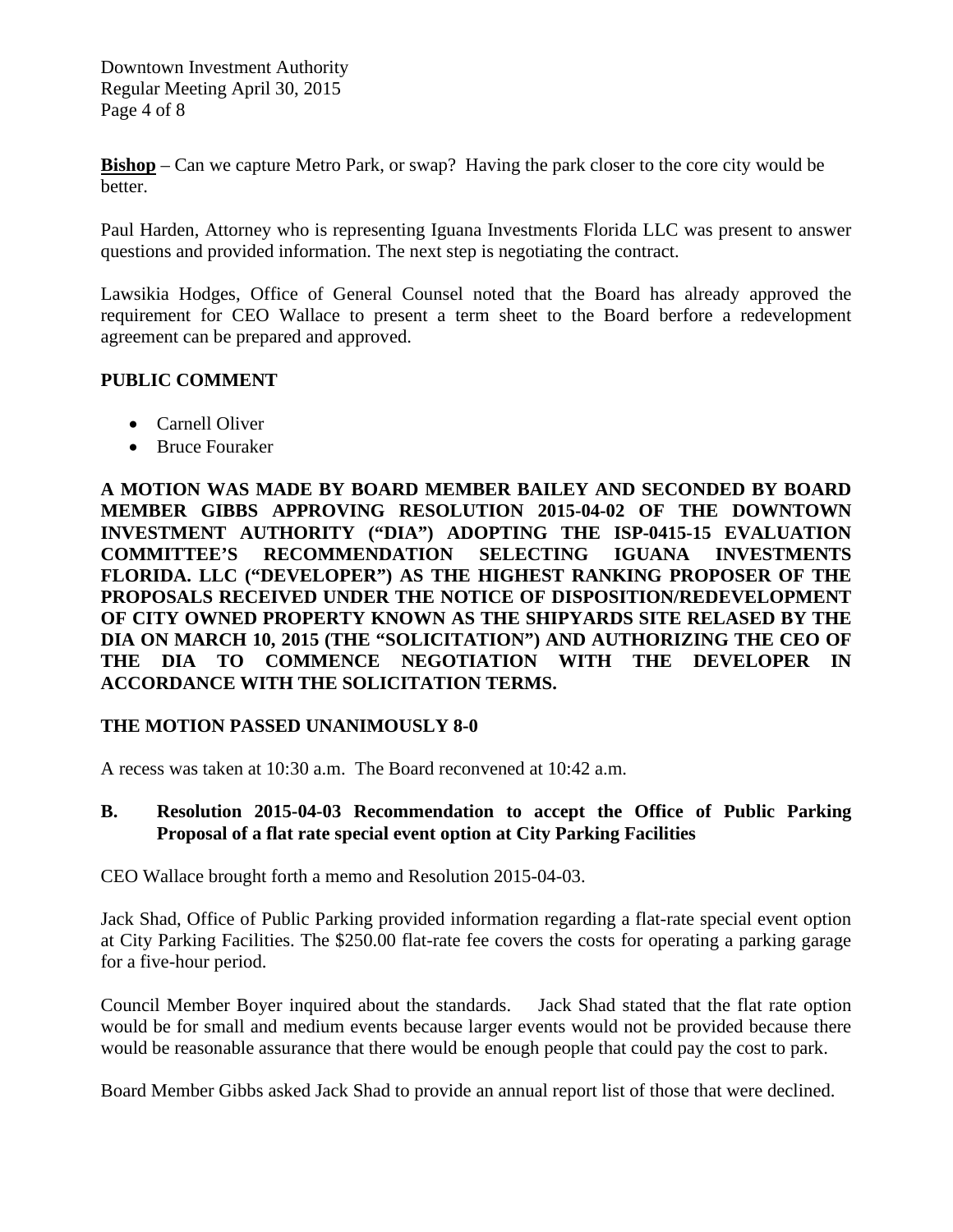Downtown Investment Authority Regular Meeting April 30, 2015 Page 5 of 8

#### PUBLIC COMMENT

• Bruce Fouraker

Board Member Bailey addressed concerns of the option of declining an event access to the special parking rate.

#### **A MOTION WAS MADE BY BOARD MEMBER MEEKS AND SECONDED BY BOARD MEMBER GOLDSTEIN APPROVING RESOLUTION 2015-04-03 SUPPORTING THE OFFICE OF PUBLIC PARKING PROPOSAL TO IMPLEMENT A FLAT RATE SPECIAL EVENTS PARKING OPTION AT CITY PARKING FACILITIES.**

#### **THE MOTION PASSED UNANIMOUSLY 8-0.**

# **C. Resolution 2015-04-04 – Elena Flats**

Council Member Boyer requested the Board to submit the resolution to the Chairman of the LUZ committee and the members of the LUZ committee.

Board Member Meeks stated that he planned to attend the LUZ Committee Meeting on May 5<sup>th</sup> and he intends to state that they find the building suitable for restoration.

Susan Grandin, OGC reported to the Board that if the piece of property is designated in the local landmark, the owner whom is current on their taxes can request a certificate of appropriateness to mothball it.

#### **PUBLIC COMMENTS**

NONE

**A MOTION WAS MADE BY BOARD MEMBER BISHOP AND SECONDED BY BOARD MEMBER GIBBS APPROVING RESOLUTION 2015-04-04 REGARDING ELEANA FLATS, LOCATED AT 122 EAST DUVAL STREET IN DOWNTOWN JACKSONVILLE, SUPORTING ALTERNATIVE TO THE DEMOLITION OF THE BUILDING, REGUESTING THE DIA STAFF TO WORK WITH THE CHURCHES IN THE AREA FOR ALTERNATIVE PARKING SOLUTIONS, AND REQUESTING THE LAND USE AND ZONING COMMITTEE OF THE CITY COUNCIL FOR AT LEAST A ONE CYCLE DEFERRAL OF THE MATTER (2015-170) TO ALLOW FOR THE PURSUIT OF THE SOLUTIONS.** 

**THE MOTION PASSED UNANIMOUSLY 7-0-1. BOARD MEMBER MEEKS RECUSED HIMSELF FROM VOTING**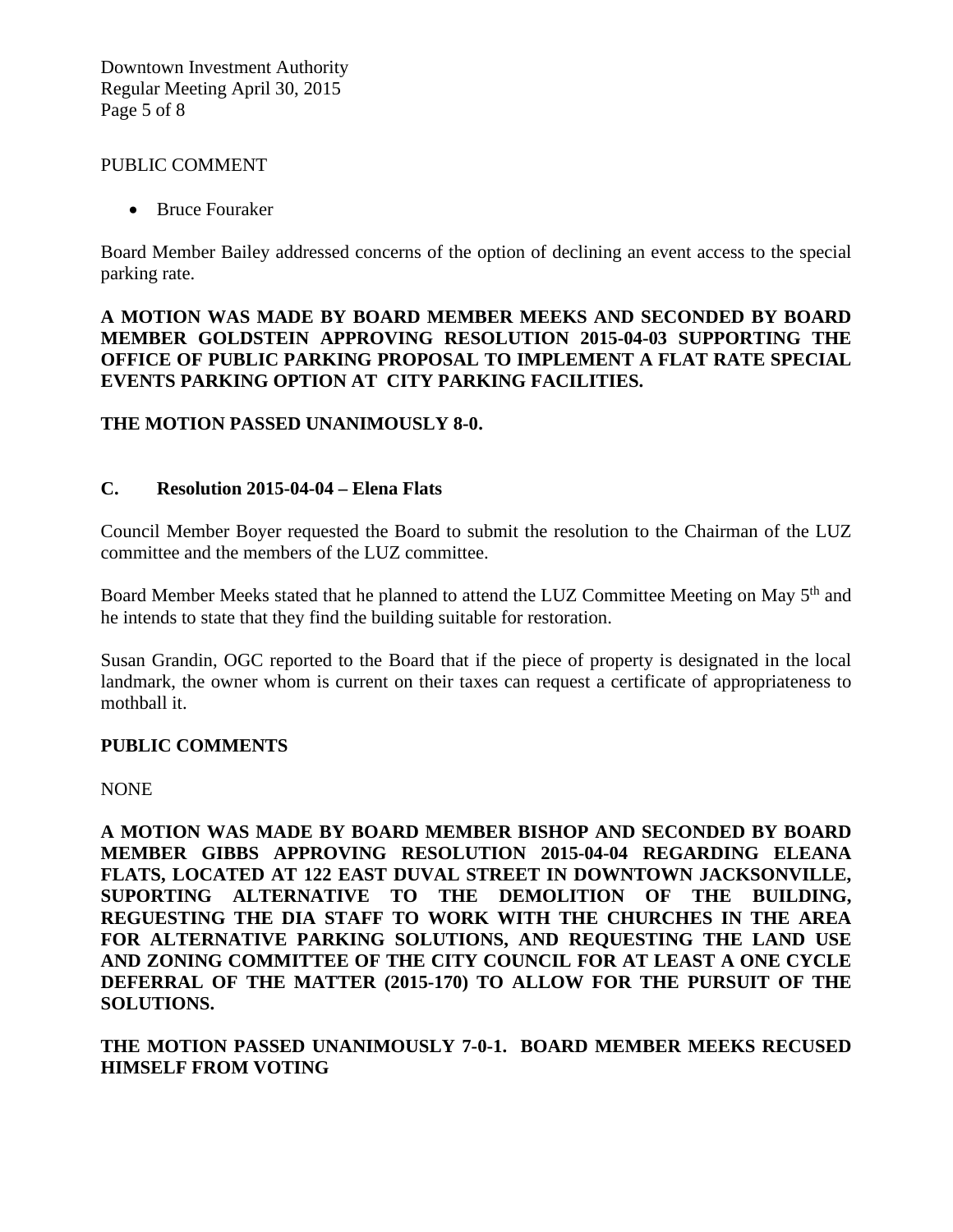Downtown Investment Authority Regular Meeting April 30, 2015 Page 6 of 8

Chairman Barakat asked staff to provide a legislative update to alert the Board of the potential City Council legislation to offer any comments.

# **D. Legislative Update Special Committee of CIP**

CEO Wallace reported that staff has been working with Council Member Boyer with reviewing some projects that has been ongoing for a number of years to see which projects have been completed and to see if they could be closed out, with any fund balances recaptured and reallocated for use by the Downtown Investment Authority. He referenced Ordinance 2015-303 was introduced on April 28, 2015 and provided background information. This bill transfers \$1,729,565.59 in residual funding and budgetary authority for multiple projects into the DIA's budget.

Council Member Boyer noted that the intent of the CIP Committee was to take funding that was left over in projects that were "Downtown Projects" and provide balances to the DIA for use of the original intended purpose consistent with within the framework of the CRA Plan for the same purposes and in the same locations.

Board Member Bishop inquired if it would helpful to formulate a resolution. Council Member Bishop considered to delay a resolution until the hearing of (2) other bills.

The second legislation is Ordinance 2015-275. The bill appropriates \$3,787,435.55 into the Downtown Historic Preservation and Revitalization Trust Fund. The reallocations of monies within the Trust Fund come from projects that expired without utilizing their funding commitments and interest earnings in the fund. Council Member Boyer provided background information.

The third legislation is Ordinance 2015-276. The bill returns \$8,513,614.56 in cash and budgetary authorization to the respective accounts of origin. Friendship Fountain and Southbank Riverwalk accounts are being closed which put over \$1M back in the Southbank TIF.

Susan Grandin quoted a draft Resolution would state: A Resolution supporting Ordinance 2015-303 regarding the special committee on CIP as it relates to Downtown supporting Ordinance 2015-275 regarding Historic Preservation Trust Fund and Supporting Ordinance 2015-276 regarding closing of capital accounts for Friendship Fountain and Southbank Riverwalk to put the money into the Southbank TIF.

# **PUBLIC COMMENTS**

**NONE**

# **A MOTION WAS MADE BY BOARD MEMBER MEEKS AND SECONDED BY BOARD MEMBER GIBBS APPROVING THE VERBALIZED DRAFT BY SUSAN GRANDIN.**

# **THE MOTION WAS APPROVED UNANIMOUSLY 8-0**.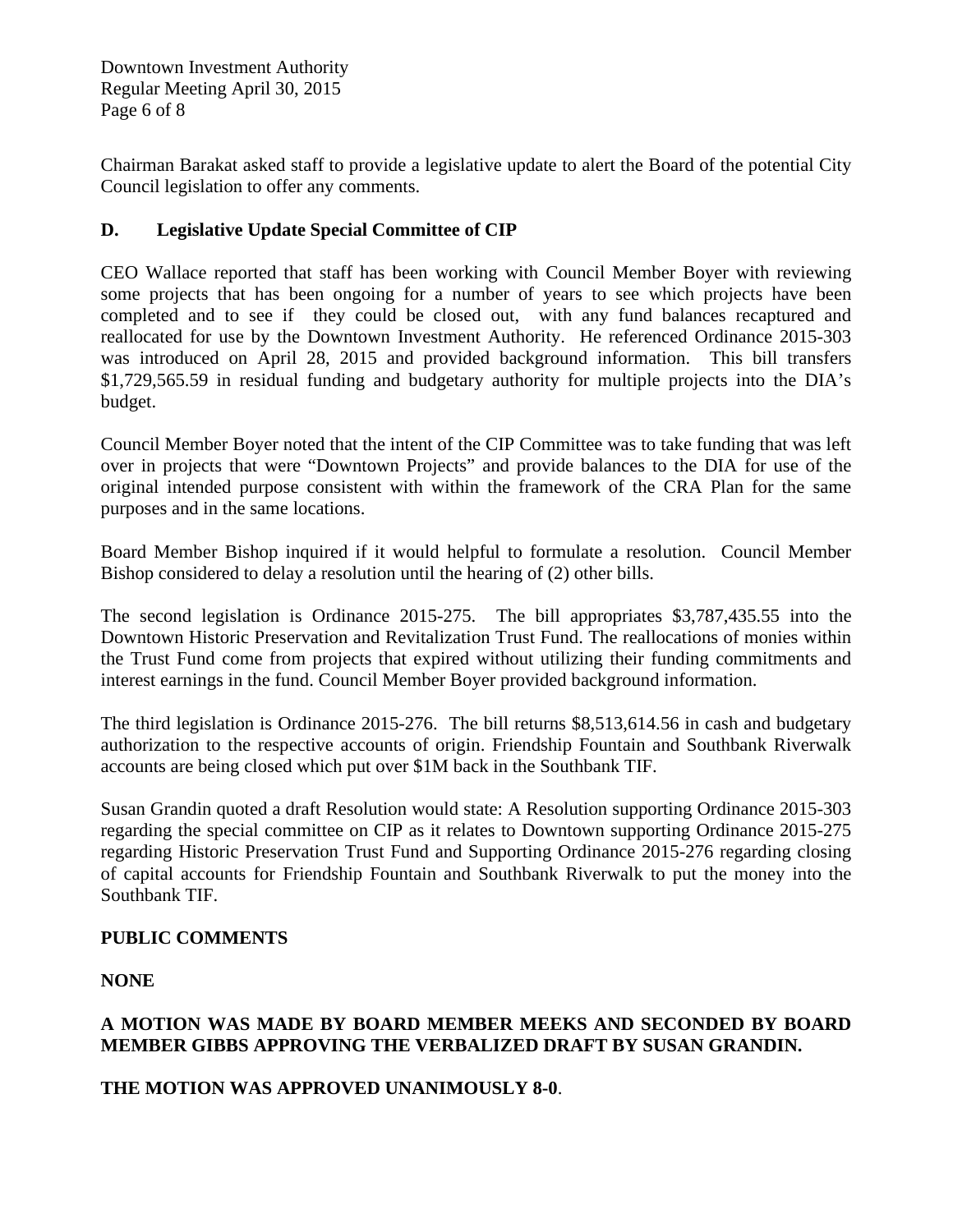# **E. DOWNTOWN DRI**

Council Member Boyer stated that she met with Mrs. Grandin and staff. She brought forth Ordinance 2015-B Series text amendment to the City of Jacksonville 2030 Comprehensive plan, which provides a starting process. CEO Wallace stated that the staff has agreed with the process and a separate meeting date is needed to discuss this topic.

# **F. General Projects Update – Riverplace Boulevard**

CEO Wallace noted that a kick-off meeting will be held on Monday May  $4<sup>th</sup>$ 

# **JACKSONVILLE LANDING**

Board Member Goldstein provided an update on the Jacksonville Landing. The kick-off meeting for the internal discussions with the group will be held on May  $21<sup>st</sup>$ .

CEO Wallace stated the he anticipate that the next board meeting will be on May  $27<sup>th</sup>$ . The work plan will be provided for Landing Design process.

Jim Robinson, Director of Public Works provided an update to the Board regarding a pilot study involving JEA and the City.

Board Member Bailey inquired if there was a report on the Wi-Fi expense and results. CEO Wallace responded that there is a meeting scheduled in May.

# **G. DOWNTOWN BRIEFING**

Jim Klement provided the DDRB update and there will be meeting scheduled in May 28, 2015

# **H. OLD BUSINESS**

**None**

# **I. NEW BUSINESS**

Lawsikia Hodges stated that there will be a Quarterly Ethics Training for all Board and commissions on June 24, 2015 from 12:00p.m – 1:00 p.m.

# **J. PUBLIC COMMENTS**

Public speaker cards on file with the Downtown Investment Authority.

# **K. ADJOURNMENT**

Chairman Barakat adjourned the meeting at approximately 12:17 p.m.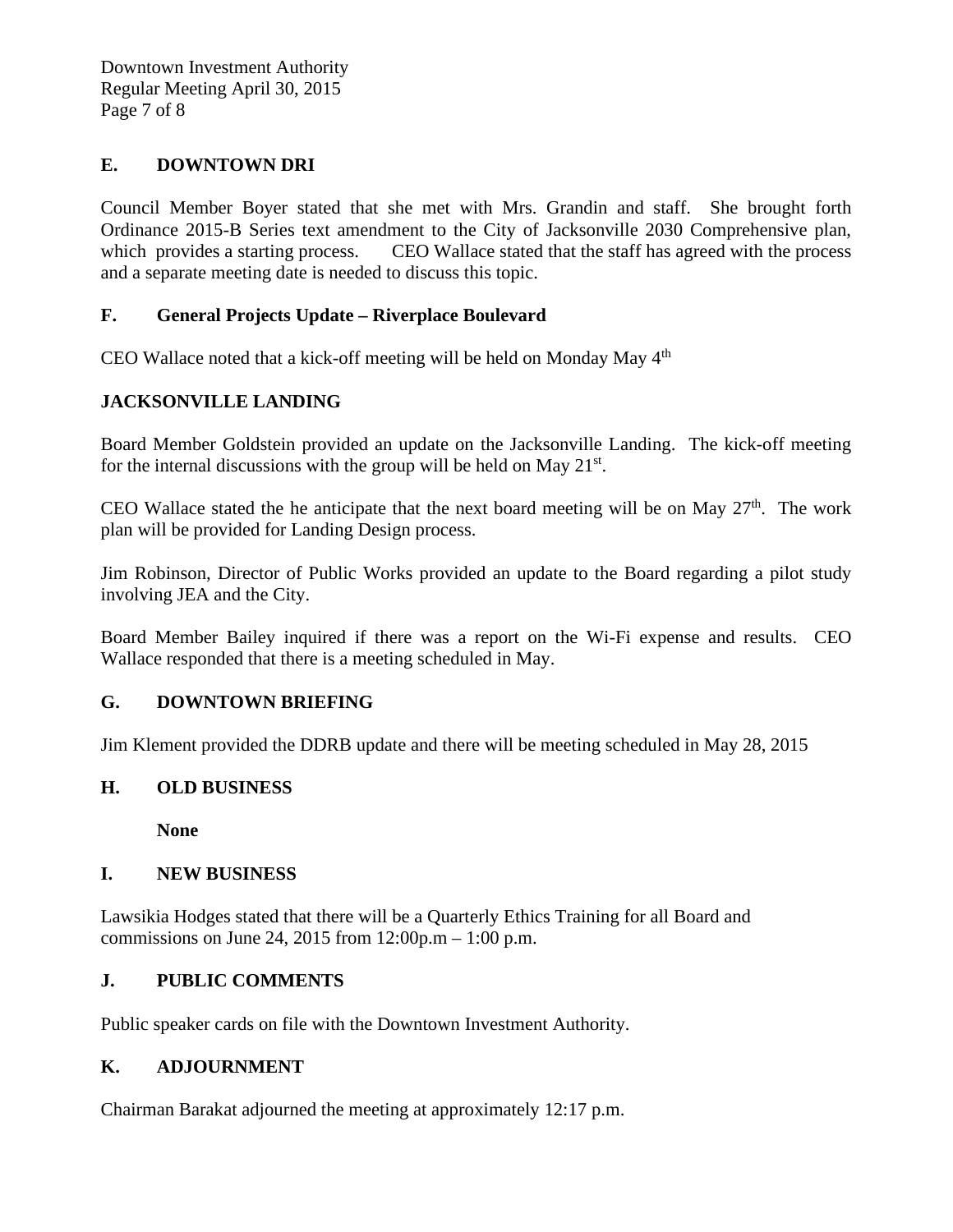Downtown Investment Authority Regular Meeting April 30, 2015 Page 8 of 8

*The written minutes for this meeting are only an overview of what was discussed. For verbatim comments of this meeting, an audio CD is available upon request. Please contact Karen Underwood, at (904) 630-3492, or by email at karenu@coj.net.*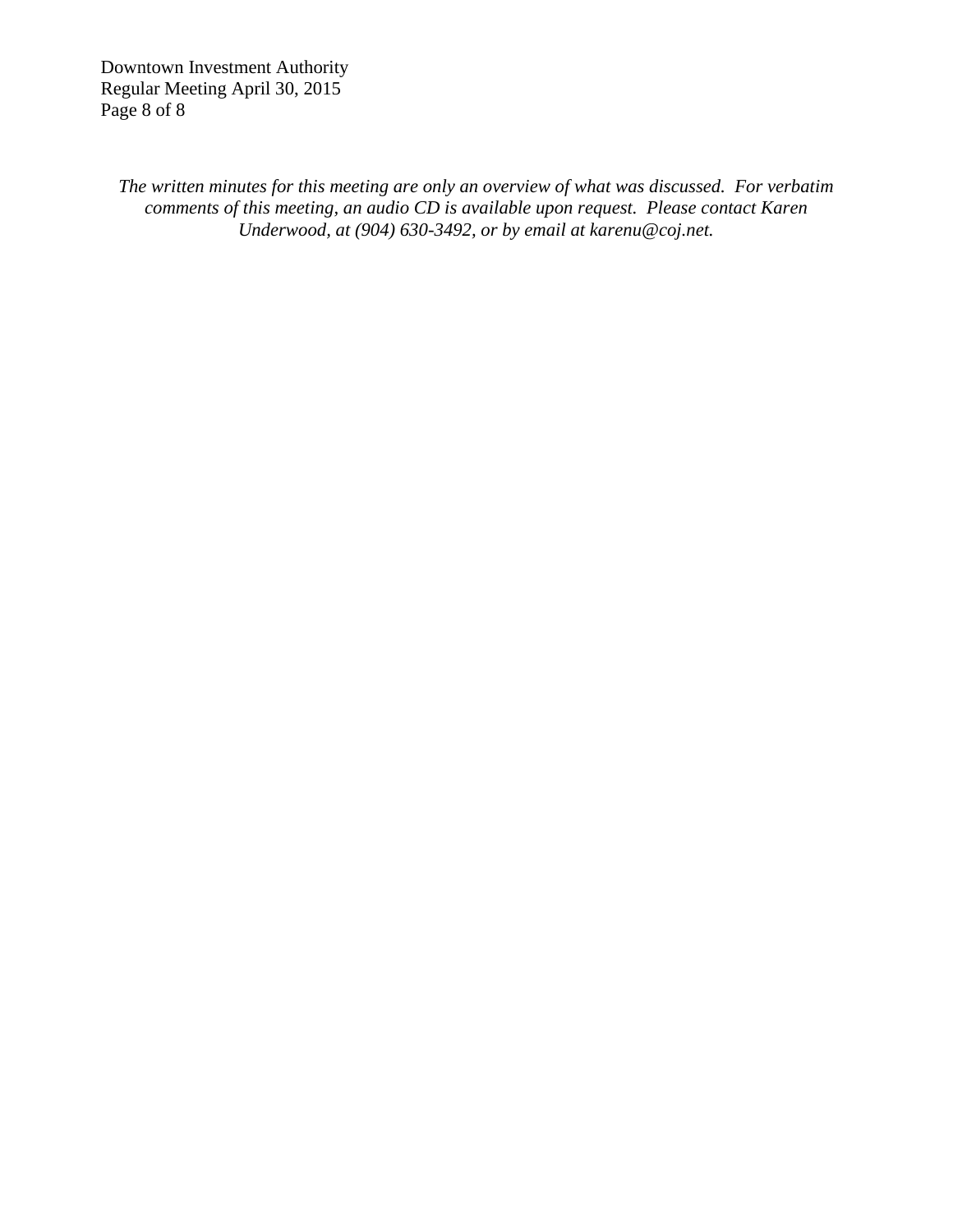#### **A RESOLUTION OF THE DOWNTOWN INVESTMENT AUTHORITY AUTHORIZING THE CHIEF EXECUTIVE OFFICER TO ENTER INTO A \$65,000 SPONSORSHIP AGREEMENT WITH ONE SPARK TO SUPPORT DOWNTOWN PUBLIC WI-FI DURING THE 2015 ONE SPARK EVENT.**

**WHEREAS**, the Downtown Investment Authority ("DIA") has been designated by the City of Jacksonville as the Community Redevelopment Agency ("CRA") for community redevelopment areas within the boundaries of Downtown pursuant to Ordinance 2012-364-E, and further granted authorities via Ordinance 2014-0560; and

**WHEREAS,** it is the desire of the City of Jacksonville to create a vibrant and dynamic Downtown; and

**WHEREAS,** DIA and the City have provided financial support to One Spark in 2013 and 2014; and

**WHEREAS,** there is insufficient public infrastructure to support the volume of Wi-Fi users Downtown during large events, such as One Spark; and

**WHEREAS,** public Wi-Fi is necessary for the City's Downtown visitors to fuly enjoy their experience in Downtown Jacksonville; and

**WHEREAS,** the DIA desires to appropriate \$65,000.00 within its 2014/2015 budget for Downtown public Wi-Fi sponsorship during the 2015 One Spark event.

**BE IT RESOLVED,** by the Downtown Investment Authority:

**Section 1.** The DIA finds that the recitals set forth above are true and correct and are incorporated herein by this reference.

**Section 2.** The DIA, subject to the approval of the Mayor's Budget Review Committee, authorizes its Chief Executive Officer to negotiate and execute a sponsorhip agreement or the functional equivalent with One Spark for the expenditure of \$65,000.00 to be spent on Downtown public Wi-FI during the 2015 One Spark Event.

**Section 3.** This resolution shall become effective upon its approval by the DIA this  $6<sup>th</sup>$  day of April, 2015.

\_\_\_\_\_\_\_\_\_\_\_\_\_\_\_\_\_\_\_\_\_\_ \_\_\_\_\_\_\_\_\_\_\_\_\_\_\_\_\_\_\_\_\_\_\_\_\_\_\_\_\_\_\_\_\_\_\_\_\_\_

WITNESS: Downtown Investment Authority

Oliver Barakat, Chairman

| VOTE: In Favor: | Opposed: | Abstained: |  |
|-----------------|----------|------------|--|
|-----------------|----------|------------|--|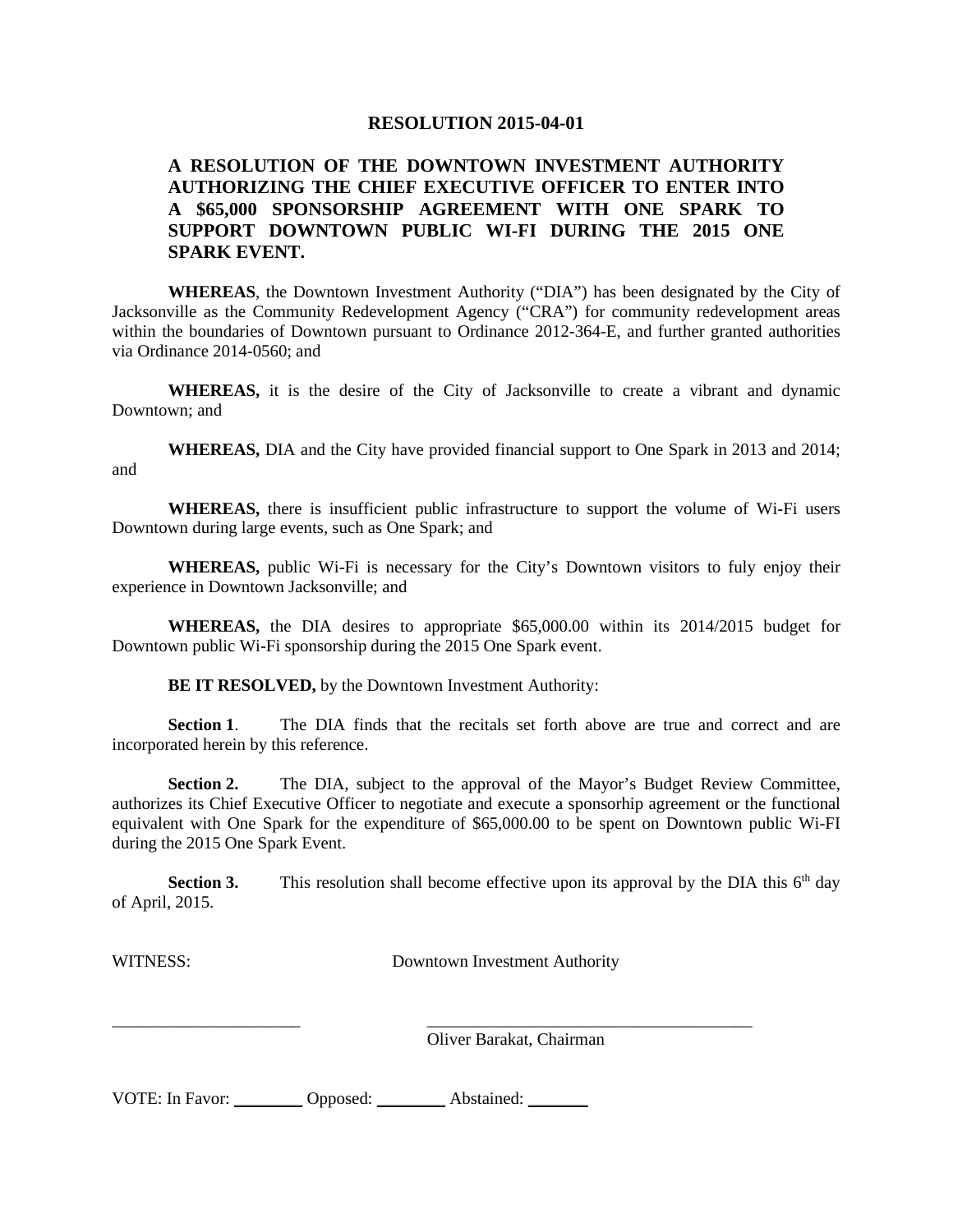**A RESOLUTION OF THE DOWNTOWN INVESTMENT AUTHORITY ("DIA") ADOPTING THE ISP-0415-15 EVALUATION COMMITTEE'S RECOMMENDATION SELECTING IGUANA INVESTMENTS FLORIDA, LLC ("DEVELOPER") AS THE HIGHEST RANKING PROPOSER OF THE PROPOSALS RECEIVED UNDER THE NOTICE OF DISPOSITION/REDEVELOPMENT OF CITY OWNED PROPERTY KNOWN AS THE SHIPYARDS SITE RELEASED BY THE DIA ON MARCH 10, 2015 (THE "SOLICITATION") AND AUTHORIZING THE CEO OF THE DIA TO COMMENCE NEGOTIATIONS WITH THE DEVELOPER IN ACCORDANCE WITH THE SOLICITATION TERMS.** 

**WHEREAS**, the City of Jacksonville ("City") and the Downtown Investment Authority (the "DIA") desires to have the City owned property commonly known as the "Shipyards" redeveloped; and

**WHEREAS**, the DIA Board adopted a process for soliciting proposals for the redevelopment of the Shipyards (the "Shipyards CRA Disposition Procedures") and Chairman Barakat appointed an Evaluation Committee to evaluate and recommend a proposer to the DIA Board in accordance with the Shipyards CRA Disposition Procedures; and

**WHEREAS**, the DIA released on March 10, 2015, ISP-0415-15 - Notice of Disposition/ Redevelopment of City Owned Property Known as the Shipyards with a Proposal Due Date of April 15, 2015; and

**WHEREAS**, Iguana Investments Florida, LLC, (the "Developer") was scored highest by the Evaluation Committee, as evidenced by the attached memorandum from the Evaluation Committee Chair and the scoring calculations, and recommended by the committee to enter into negotiations for a redevelopment agreement.

**BE IT RESOLVED,** by the Downtown Investment Authority:

**Section 1**. The DIA finds that the recitals set forth above are true and correct and are incorporated herein by this reference.

**Section 2.** The DIA hereby adopts the recommendation of the Evaluation Committee, selecting Iguana Investments Florida, LLC (the "Developer") as the highest ranked proproser to enter into negotiations with for the redevelopment of the Shipyards.

**Section 3.** The DIA hereby authorizes the CEO of the DIA to negotiate a redevelopment agreement with the Developer on behalf of the DIA, such terms to be approved by the DIA Board and the City Council.

**Section 4.** This Resolution 2015-04-02 shall become effective upon its approval by the DIA this 30th day of April, 2015.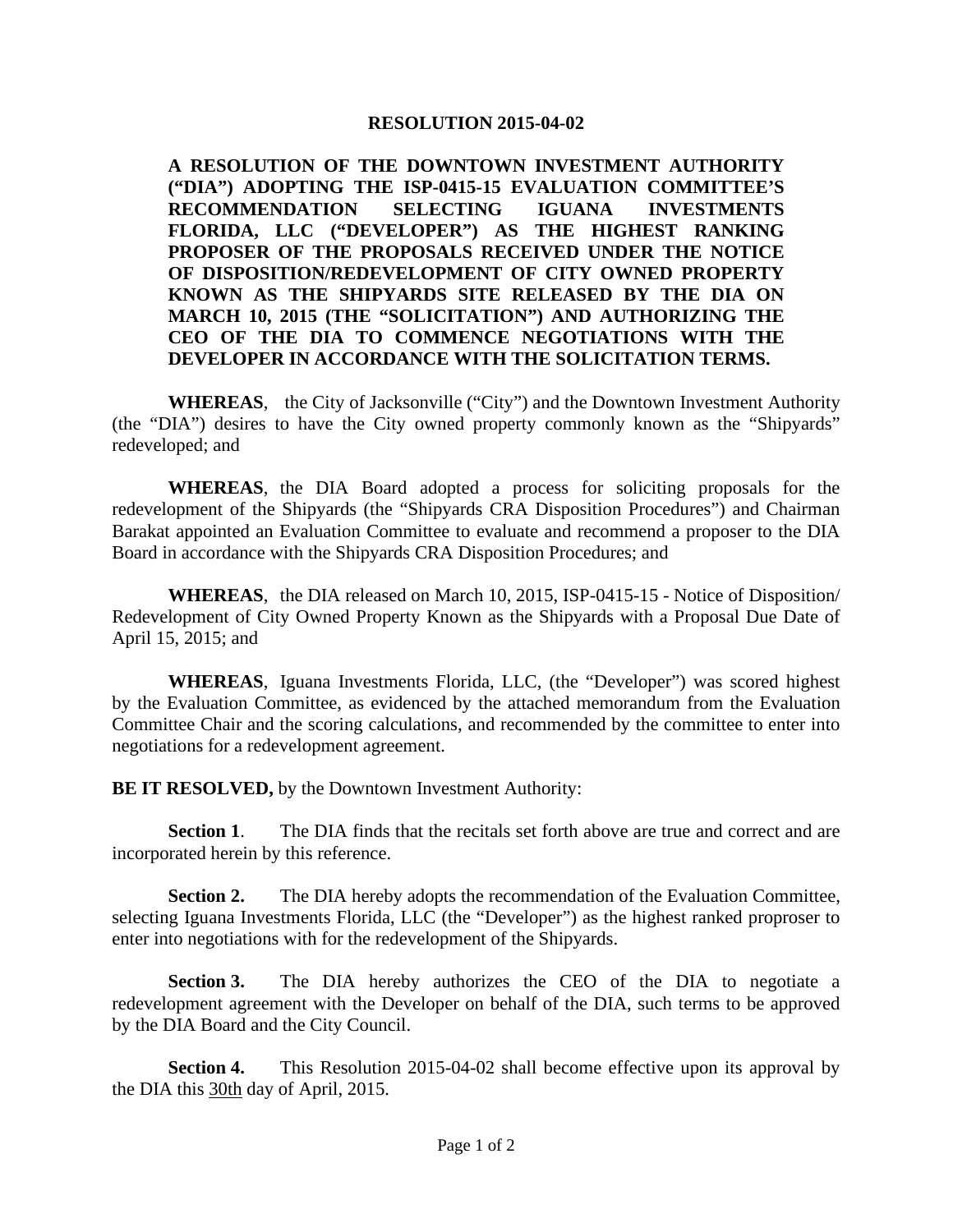# WITNESS: **DOWNTOWN INVESTMENT AUTHORITY**

\_\_\_\_\_\_\_\_\_\_\_\_\_\_\_\_\_\_\_\_\_\_ \_\_\_\_\_\_\_\_\_\_\_\_\_\_\_\_\_\_\_\_\_\_\_\_\_\_\_\_\_\_\_\_\_\_\_\_\_\_ Oliver Barakat, Chairman

VOTE: In Favor: \_\_\_\_\_\_ Opposed: \_\_\_\_\_ Abstained: \_\_\_\_\_\_

FORM APPROVAL:

Office of General Counsel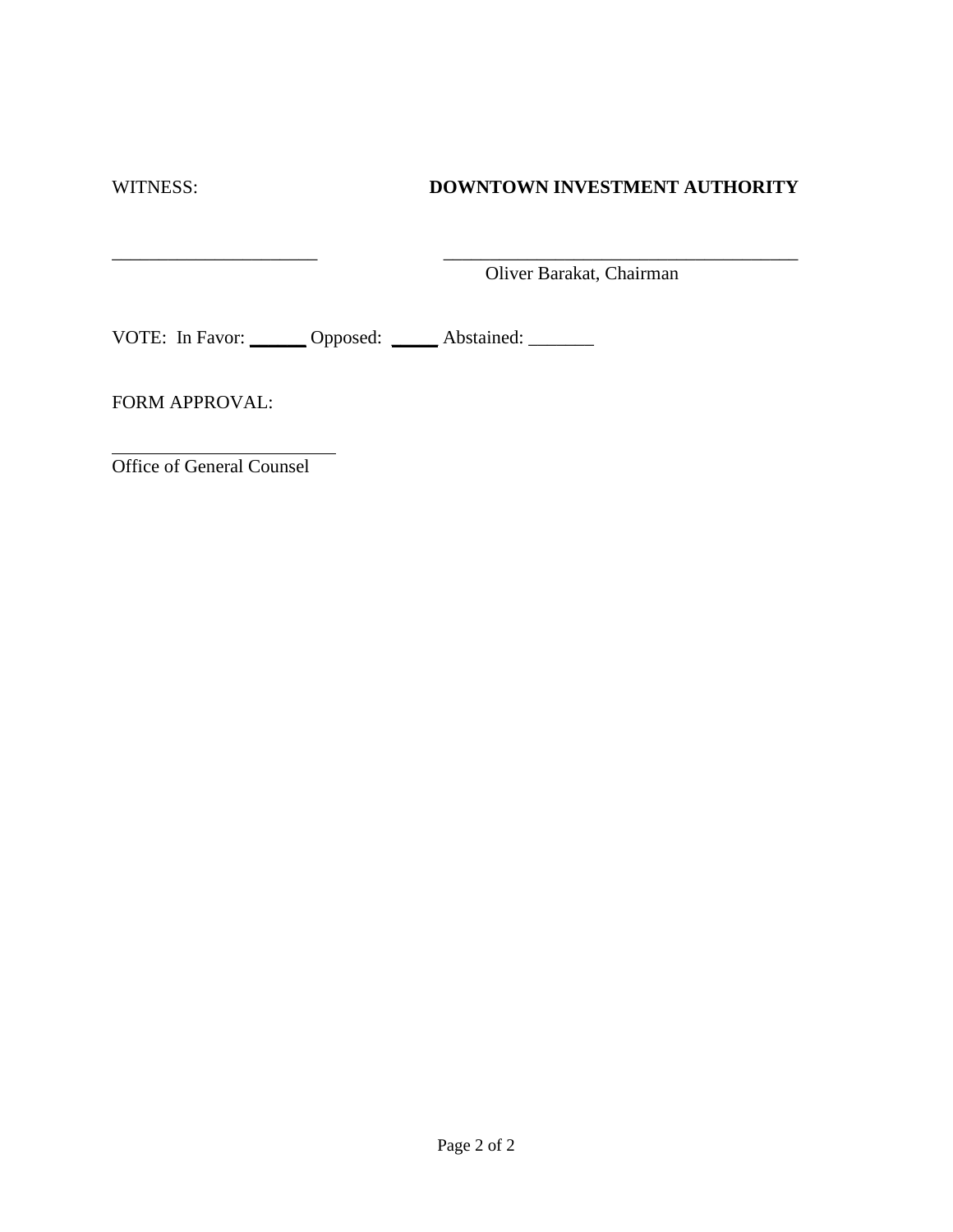

# **MEMORANDUM**

| To:      | Downtown Investment Authority (DIA) Board of Directors                                                                              |
|----------|-------------------------------------------------------------------------------------------------------------------------------------|
| From:    | Aundra Wallace, Chair - Evaluation Committee for<br>Disposition/Redevelopment of city owned property known<br>as the Shipyard Sites |
| Through: | Oliver Barakat, DIA Chair                                                                                                           |
| Subject: | Rankings for the Shipyard Sites Reponses                                                                                            |

On April 16, 2015, the Evaluation Committee for the Disposition/Redevelopment of city owned property known as the Shipyards sites convened to receive guidance from the Procurement Division regarding the review of the respondent's proposals. The committee was comprised of the following members:

- 1. Ted Carter, Executive Director, OED
- 2. Jack Meeks, DIA, Board Member
- 3. Aundra Wallace, DIA, CEO

The Procurement Division informed the committee that three (3) responses had been received for ISP – 0415-15. Listed below were the respondents:

- IN HIM
- Shitaki Enterprises, LLC
- Iguana Investments Florida, LLC

The Evaluation Committee via its action unanimously agreed that the highest scoring proposal, returned from Procurement shall be the recommended respondent of the Committee to the DIA Board of Directors for final selection. In keeping with the directive of the Evaluation Committee, attached please find the consolidated evaluation scoring matrix. Based upon the results of the rankings of the respondents, I hereby submit to the Governing Board of DIA the firm of Iguana Investments Florida, LLC as the highest ranked respondent with a score of 77.33.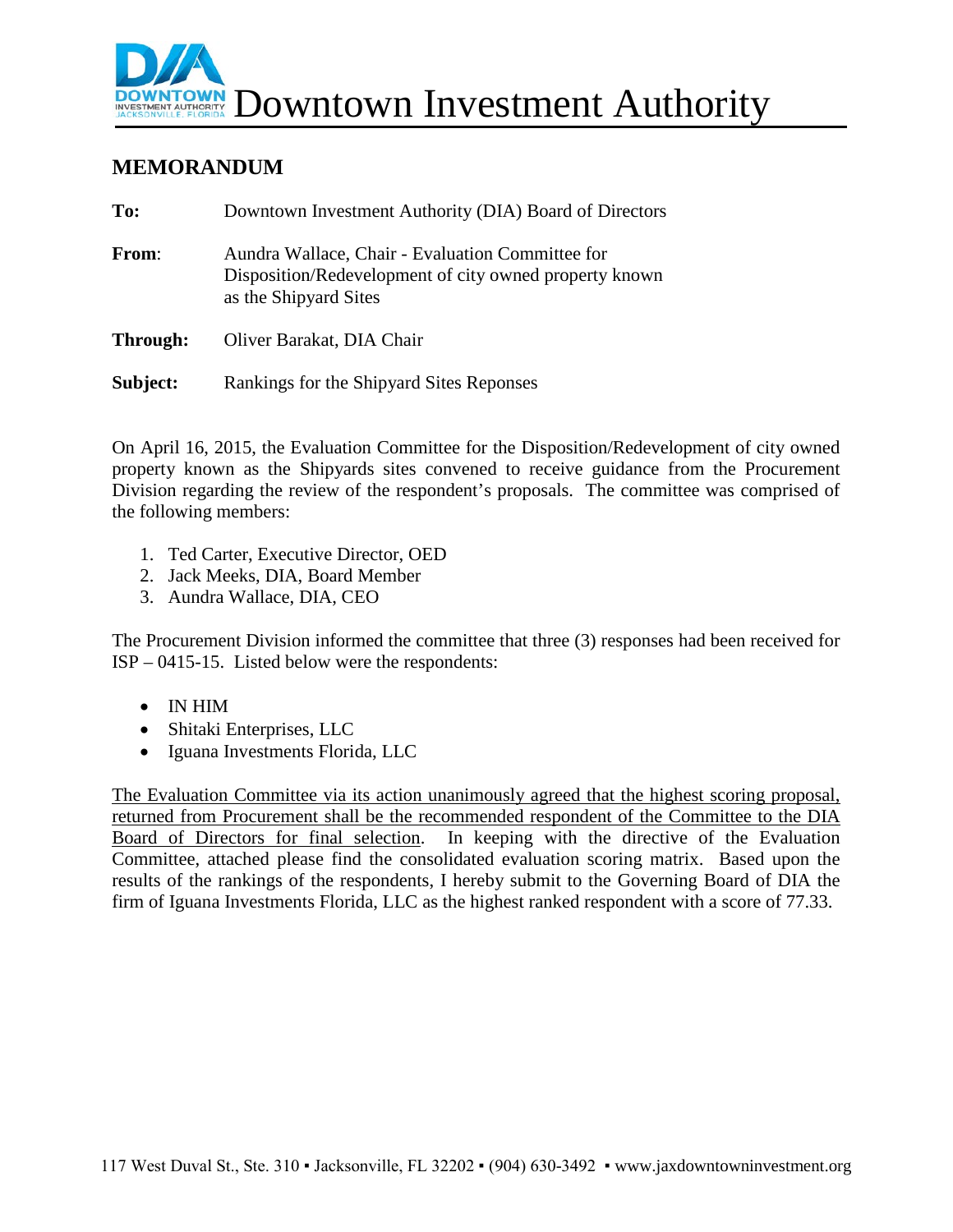#### **A RESOLUTION SUPPORTING THE OFFICE OF PUBLIC PARKING PROPOSAL TO IMPLEMENT A FLAT RATE SPECIAL EVENTS PARKING OPTION AT CITY PARKING FACILITIES.**

**WHEREAS**, the Office of Public Parking is proposing to implement a flat rate parking garage fee of \$250.00 for small and mid sized events which occur during non-business hours; and

**WHEREAS**, the proposed flat rate fee discourages the use of metered parking; and

**WHEREAS**, the proposed flat rate fee increases the amount of conviently located parking during non-business hours; now therefore

**BE IT RESOLVED,** by the Downtown Investment Authority:

**Section 1.** The DIA finds that the recitals set forth above are true and correct and are incorporated herein by this reference.

**Section 2.** The DIA supports the flat rate fee of \$250.00 for small and mid-sized special events which the Office of Public Parking proposes.

**Section 3.** This resolution shall become effective upon its approval by the DIA this  $30<sup>th</sup>$  day of April 2015.

\_\_\_\_\_\_\_\_\_\_\_\_\_\_\_\_\_\_\_\_\_\_ \_\_\_\_\_\_\_\_\_\_\_\_\_\_\_\_\_\_\_\_\_\_\_\_\_\_\_\_\_\_\_\_\_\_\_\_\_\_

# WITNESS: **DOWNTOWN INVESTMENT AUTHORITY**

Oliver Barakat, Chairman

VOTE: In Favor: \_\_\_\_\_\_\_\_ Opposed: \_\_\_\_\_\_\_\_ Abstained: \_\_\_\_\_\_\_

FORM APPROVAL:

Office of General Counsel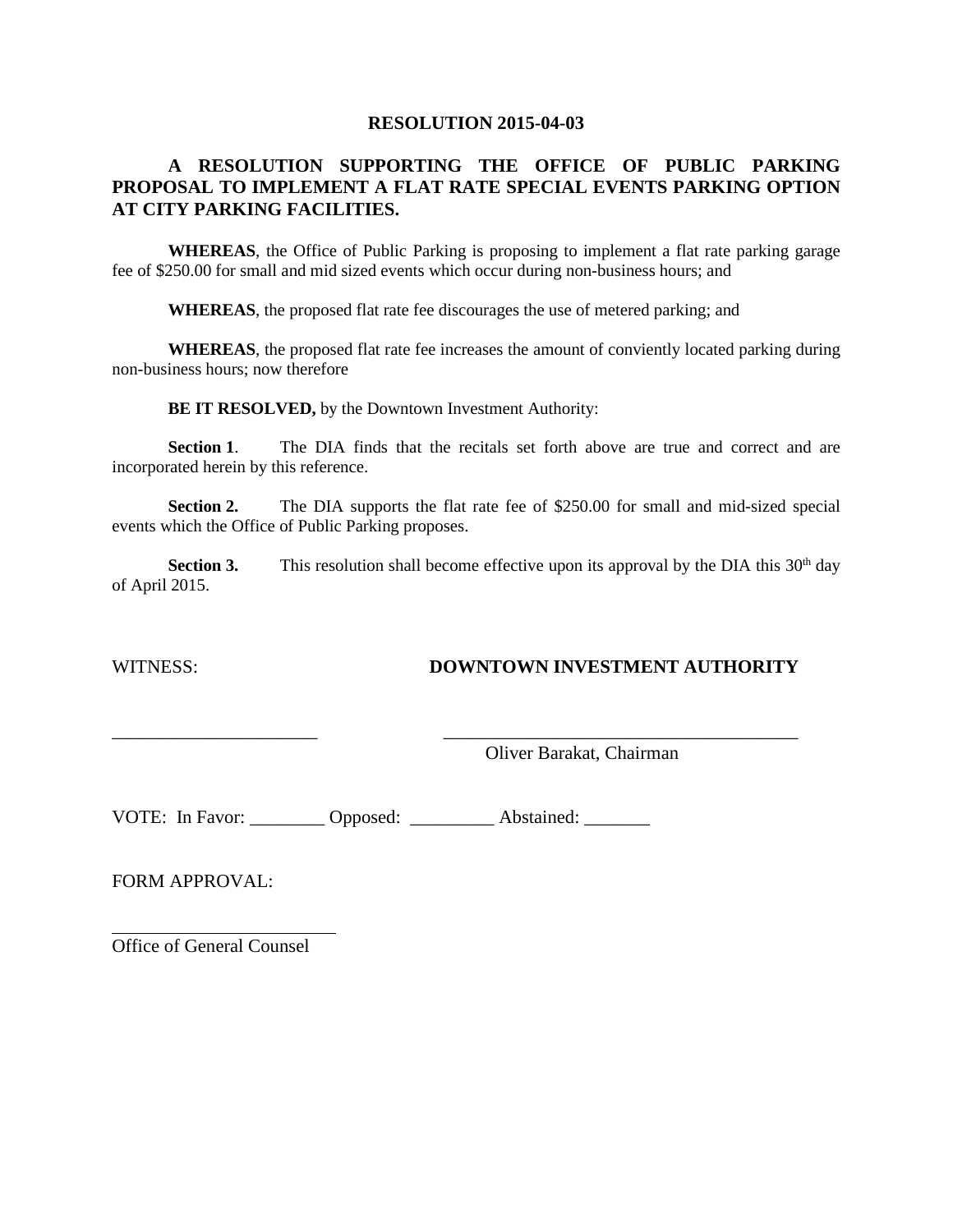**A RESOLUTION OF THE DOWNTOWN INVESTMENT AUTHORITY REGARDING ELENA FLATS, LOCATED AT 122 EAST DUVAL STREET IN DOWNTOWN JACKSONVILLE, SUPPORTING ALTERNATIVES TO THE DEMOLITION OF THE BUILDING, REQUESTING THE DIA STAFF TO WORK WITH CHURCHES IN THE AREA FOR ALTERNATIVE PARKING SOLUTIONS, AND REQUESTING THE LAND USE AND ZONING COMMITTEE OF THE CITY COUNCIL FOR AT LEAST A ONE CYCLE DEFERRAL OF THE MATTER (2015-170) TO ALLOW FOR THE PURSUIT OF THE SOLUTIONS.**

**WHEREAS**, the Downtown Investment Authority ("DIA") has been designated by the City of Jacksonville as the Community Redevelopment Agency ("CRA") for community redevelopment areas within the boundaries of Downtown pursuant to Ordinance 2012-364-E, and further granted authorities via Ordinance 2014-560; and

**WHEREAS,** it is the desire of the City of Jacksonville to create a vibrant and dynamic Downtown; and

**WHEREAS,** the City of Jacksonville 2030 Comprehensive Plan and the DIA's BID Plan both discourage the use of surface parking lots; and

**WHEREAS**, the City of Jacksonville 2030 Comprehensive Plan and the DIA's BID Plan both encourage the conservation of historic buildings within downtown; and

**WHEREAS**, an application for demolition of 122 East Duval Street, also known as the Elena Flats Building, was made by the property owner; and

**WHEREAS**, the prospective purchasers of the property intend to demolish the building and create a surface parking lot; and

**WHEREAS**, because the building was eligible for listing on the National Register of Historic Places said request for demolition was referred to the Jacksonville Historic Preservation Commission (JHPC) for approval; and

**WHEREAS,** the JHPC denied the application for demolition and instead sponsored an application for the structure to be declared a local landmark; and

**WHEREAS,** the staff of the Jacksonville Historic Preservation Division staff prepared the application for a local landmark (LM-15-01) and determined that the structure met 4 of the 7 criteria required for designating the structure as an historic landmark; and

**WHEREAS,** in order to declare a structure a landmark over the objections of the current owner, the structure must meet 4 of the 7 criteria; and

**WHEREAS**, the City Council is now considering whether to declare the structure a local landmark; and